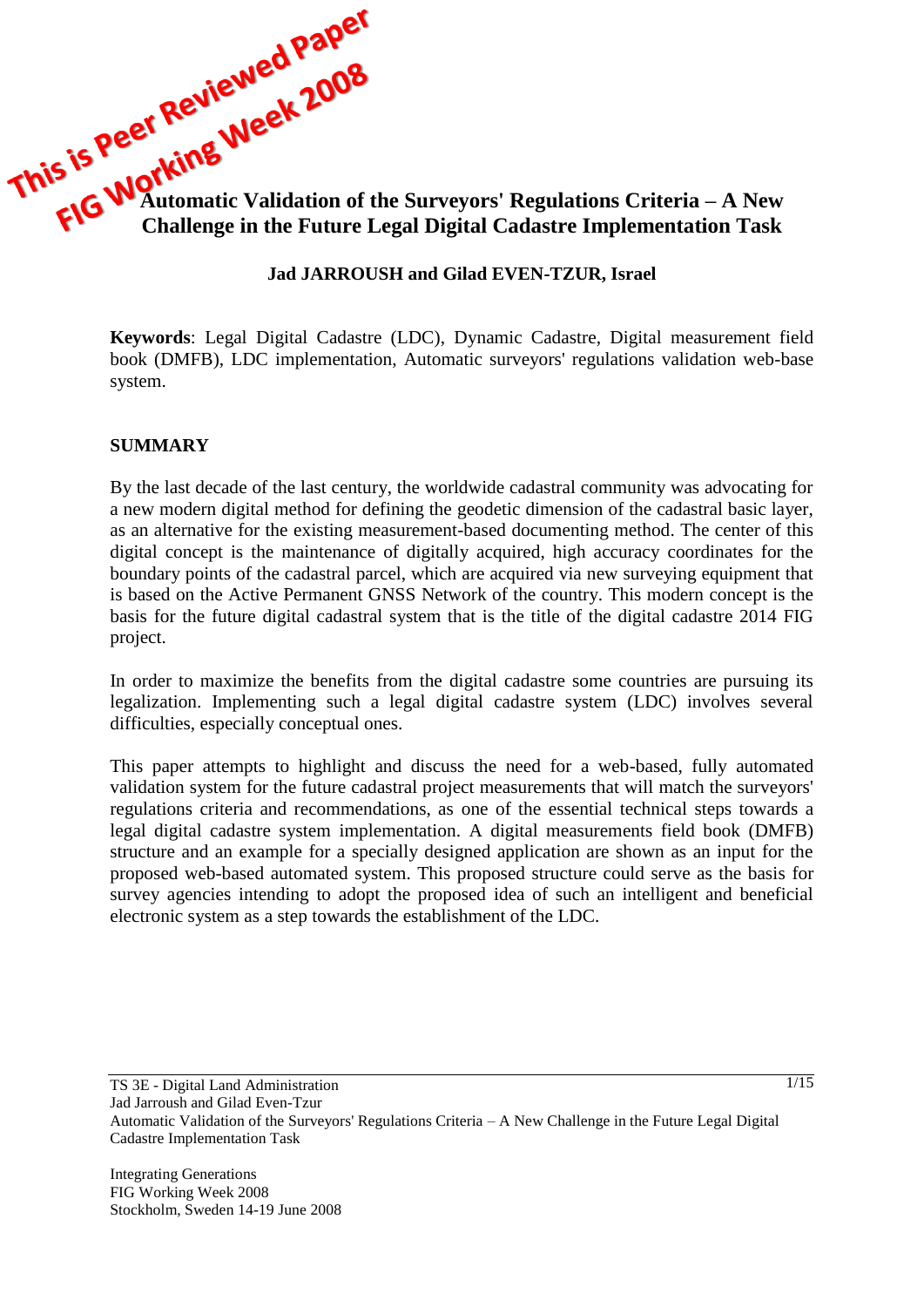# **Automatic Validation of the Surveyors' Regulations Criteria – A New Challenge in the Future Legal Digital Cadastre Implementation Task**

# **Jad JARROUSH and Gilad EVEN-TZUR, Israel**

# **1. INTRODUCTION**

Cadastre is one of the oldest governmental administrative systems in any country. A major change in cadastre was done in 1858, when the Australian Robert Richard Torrens established the current system outlines, using a division of the land to blocks and parcels (Larsson, 1996). Unlike the deed registration method, which served countries before the incorporation of the Torrens method (Dale, 1976), the Torrens method describes cadastral parcel boundaries, location and dimensions, using measurements documentation relative to a national control grid.

Unfortunately, due to several reasons, during the last century this method has caused several disadvantages, especially in the area of cadastral data quality, among them non- homogeneous and low accuracy levels (Jarroush and Even-Tzur, 2006; Fradkin and Doytsher, 1997). These disadvantages have slowed down the title registration rate because of legal issues, a fact that has financial implications in any country.

# **2. LEGAL DIGITAL CADASTRE IMPLEMENTATION ISSUES**

In Israel, the Survey of Israel (SOI) is preparing to start transforming its Torrens measurement-documentation based cadastral system, which could be titled as an analogical cadastre, to a Legal Digital Cadastre (LDC) format as soon as possible (Steinberg, 2001). The legislation process for the future cadastral database, containing the cadastral boundary points, is the main process leading to the LDC establishment.

Unfortunately, the new mathematical concepts behind the digital cadastral database may lead to several undesired implementation problems that could slow down or even block the legislation process required for the implementation of that database, which is intended to provide solutions for most of the disadvantages of the existing analogical system.

On the one hand, a citizen may have problems understanding the new mathematical evidence for the boundary point coordinates, and thus have a problem accepting it as the main proof in the court instead of the current physical evidence existing in the field. For closing this conceptual gap between the two methods, municipal and national agencies/departments should adopt special practical steps aimed at helping people understanding, accepting and working in accordance with the new concept. For example, in Israel the Ministry of Construction and Housing has been attaching an official list of coordinates of the parcel boundary points to any client buying a new department in a housing project.

TS 3E - Digital Land Administration Jad Jarroush and Gilad Even-Tzur Automatic Validation of the Surveyors' Regulations Criteria – A New Challenge in the Future Legal Digital Cadastre Implementation Task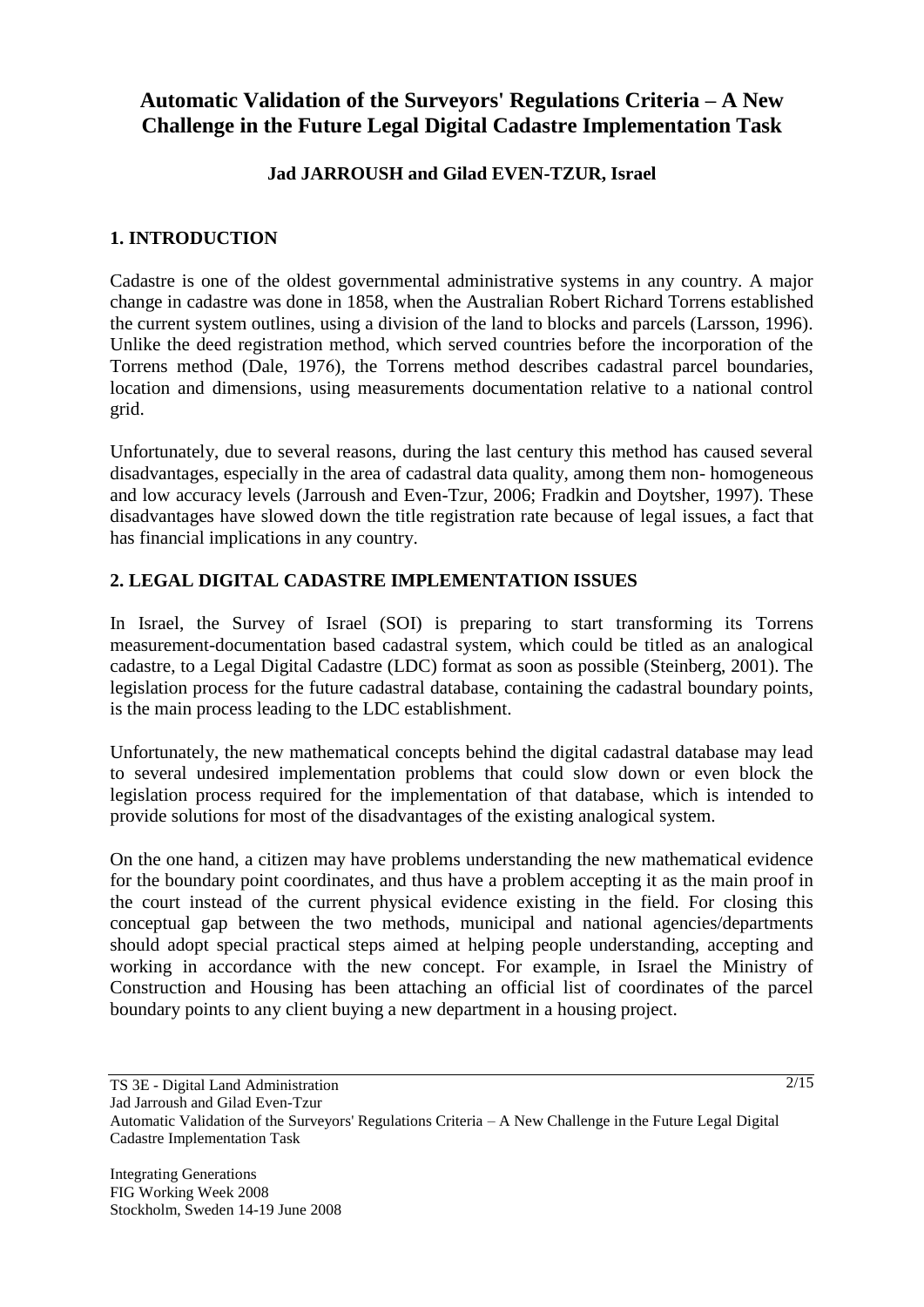On the other hand, cadastral & surveying agencies have to license every boundary point coordinates, in a manner similar to licensing new control points in the national projection control grids, before entering them into the digital cadastral database. Such a licensing process should also involve issuing some sort of an "identity card" for each point.

This process intends to assist in the legislation process of the LDC database by introducing the term "coordinates" to the public, thus reducing the rejection and other problems that may result in excess loads on the judicial system. However, in doing so, several aspects should be treated carefully in order to ensure a successful and stable cadastral system. It is suggested that the most crucial aspects are the structural, financial, technical (geodetic), judicial and zoning engineering aspects (the last two aspects will not be discussed in this paper).

# **2.1 Dynamic Cadastre - the Center of the Structural Aspect**

The structural aspect deals with the design of the system, for example: which components will be included as part of the identity of a boundary point, defining the essential components of the system and their tasks, etc. The design of the digital system has to be able to support structural tools for solving all the problems that might occur in the future.

In the analogical measurement-based cadastre, there are mechanisms for evaluating and setting off gross error measurements that lead to eliminating these errors and fixing the result according to the new foundation. Similar mechanisms should be incorporated in the future digital system in order to permit flexibility in changing point component values such as coordinates. This need for changing coordinates may result from errors that might occur in the transformation process of the analogical measurements to digital coordinates, or from geodynamic factors, such as earth surface deformations and tectonic movement that might lead to changes in the actual point position, or both.

Jarroush and Even-Tzur (2007) suggested a full "Dynamic Cadastre" system as a suitable solution for this problematic issue based on the principle of a dynamic cadastre for dynamic nation mentioned by Blick and Grant in 1997 in New Zealand. Jarroush and Even-Tzur suggested that the accuracy parameters and time dimension should be added to the 2D or 3D coordinates in the projection grid for every boundary point. The time dimension aims to describe the epoch of time in which the cadastral point identity components values are correct. The authors also describe the vital dynamic system components that can be used for calculating the updated values of the cadastral point identity components when deformations or tectonic movements occur in the earth's surface.

# **2.2 Future Surveying Regulation - the Center of the Geodetic Professional Aspect**

The geodetic aspect deals with the reliability and accuracy, as well as the actual licensing of the identity components values of the cadastral point. This task will be managed by the surveying and cadastral agencies.

The most important tool that may be used for fulfilling this task is the surveying regulations. The main target of the regulations is to establish the high and homogeneous accuracy level of

 $3/15$ 

TS 3E - Digital Land Administration Jad Jarroush and Gilad Even-Tzur

Automatic Validation of the Surveyors' Regulations Criteria – A New Challenge in the Future Legal Digital Cadastre Implementation Task

Integrating Generations FIG Working Week 2008 Stockholm, Sweden 14-19 June 2008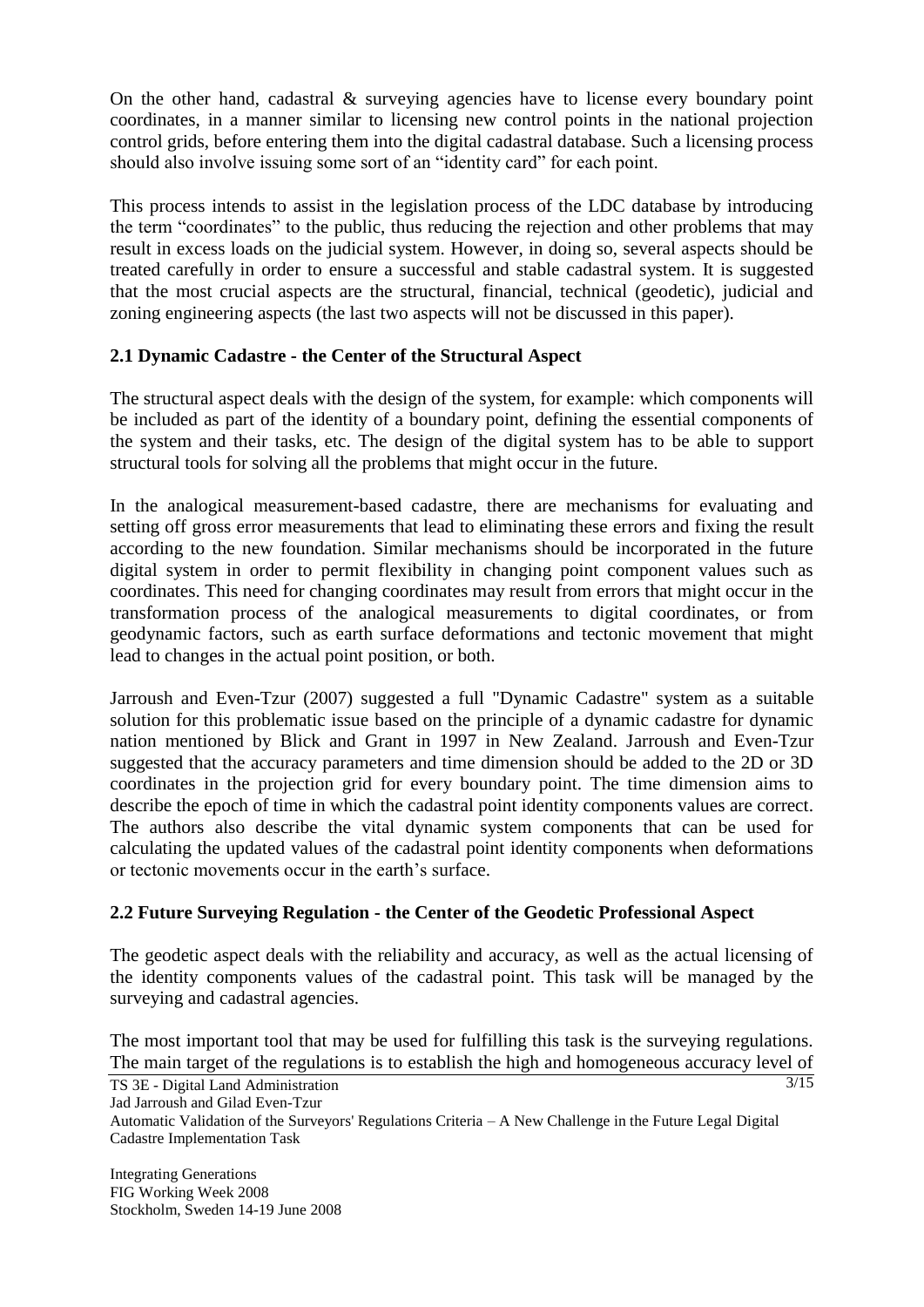the cadastral data, as obtained when using existing surveying methods and equipment (Craig and Wahl, 2003). In most countries, the regulations' main principle for evaluating the accuracy level of the measurements is still the "Precision Ratio", which is related to the measurements' disclosure.

The last two decades were characterized by an accelerated technological development in the field of surveying, particularly in the field of GNSS measurements. The GNSS surveying methods enable surveyors to achieve a higher accuracy in a minimal time frame (relative to the conventional surveying methods). Thus, according to Rizos et. al. (2005), the GNSS based surveying method might play a dominant role in executing cadastral surveying. These modern methods usually provide immediate coordinates for the measured point, or vector components that could be used for that purpose easily.

In addition to the new concepts of the future cadastre and the change from a measurement based to a coordinates based cadastre, the "Precision Ratio" concept must also be changed, in order to meet the standard deviations errors concept, which is more suitable for describing the coordinates' accuracy (Buckner, 1997).

In most developed countries, Continuously Operating Reference Stations (CORS) has been established for geodetic and cadastral uses. Recently, survey agencies use it as the base of the national projection datum for the country's national grids. Thus, while the ultimate goal is to describe the cadastral layer relative to the CORS, the new accuracy criteria concept should use the standard deviation error of the national projection coordinates.

While the target is to describe the error in the point's position relative to the CORS, standard deviation error is used for describing the error only in one dimension. Instead, the new criteria might incorporate the statistical error ellipse tool for estimating errors (citing a 95% confidence level) as the most appropriate method from a geodetic point of view (Jarroush and Even-Tzur, 2007). Jarroush and Adler (2006) defined two types of error ellipses essential for maintaining the quality of the LDC coordinates database. The first is the "neighbor relative error ellipse", calculated by regular computations of the minimum constraint least square adjustments relative to the fix points coordinate values, without taking into consideration their error relative to the national grid datum (Cooper, 1987). The second type of error called "absolute error ellipse", which is computed relative to the fix coordinates values while taking into consideration their error in the national grid datum (Jarroush and Even-Tzur, 2007; Papo, 1973).

This modern concept of describing errors leads the surveying regulation, in the near future, to adopt the least square (LS) computation method as the recommended method for computing the measured point coordinates and their error ellipse estimated values (Buckner, 1997).

Finally, due to the possible high accuracy measurement achieved by the new GNSS surveying methods, surveying agencies could plan for high accuracy LDC databases. For example, in Israel, Steinberg (2001) has defined a desired accuracy value of 5 cm (with a 95% confidence level) for the future LDC database.

 $4/15$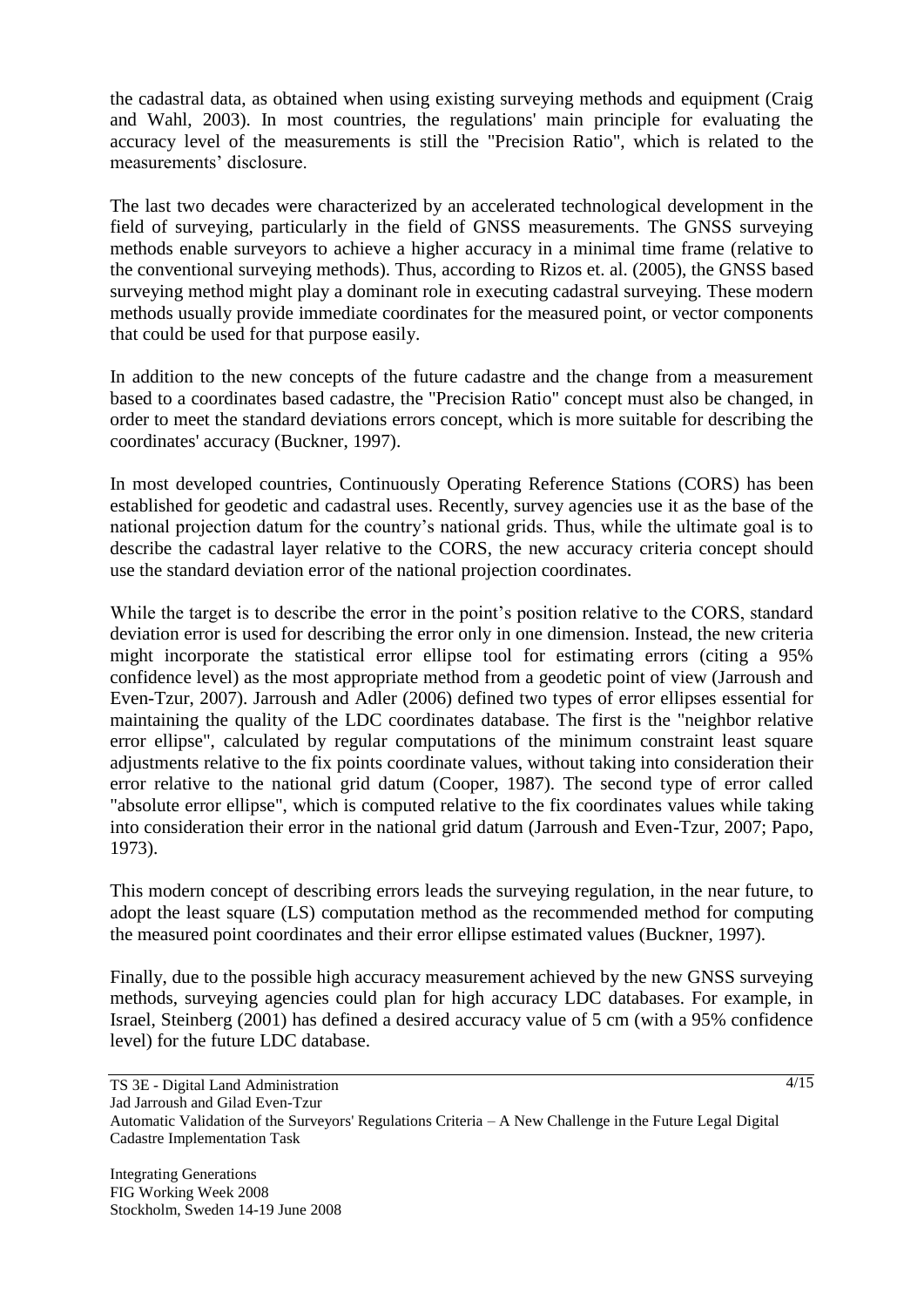# **2.3 Fully Reliable Validation Regulations - the Center of the Financial Aspect**

Dealing with centimeter level of accuracy, especially with a required 95% confidence level, is not an ordinary task, more so when it is in relative to the CORS datum. In order to fulfill it surveying and cadastral agencies have to revise current surveying regulations, taking into account the new high accuracy level criteria, thus setting a new and undesired reality that the common surveyor must face. In addition, the regulations' recommendations should include a computation process which will aim to achieve homogeneity in the computation results. This requirement is a result of the differences in the results obtained from different commercial software tools when they are used for computing the same measurement data. For example, results from a GNSS vector post-process computation using the Trimble TTC software (www.trimble.com) may differ from those achieved using the Pinnacle software marketed by Topcon (www.topcon.com), despite the fact that the same two RINEX files have been used in both software tools. Although the results differences are small, up to 1 or 2 cm and sometimes even more in every vector's components, achieving the ultimate 5 cm accuracy level with a 95% confidence level is uncertain.

Another example can be seen in the different results of the adjustment computation of the measurements, which are due to the different weighting methods used by different computation software. In such a case, the surveying regulations may have to define all the relevant procedures.

When combining this fact with the requirement for licensing every boundary point's coordinate values (as described in section (2) above), surveying agencies will have to check not only the measurements' quality, but their computation methods, their results and their parameters as well, relative to those recommended by the regulations for every cadastral project. Otherwise, no one will be able to ensure the homogeneity and the accuracy level of the LDC database.

Naturally the surveying agency will have to provide sufficient manpower for executing the licensing and validation of thousands of boundary points and from a financial point of view this mission seems to be too expensive.

# **3. REGULATING AN AUTOMATED VALIDATION PROCESS**

In order to overcome the financial burden resulting from the huge number of the boundaries and control grid points that need to be licensed in the future, a fully automated enforcement of the surveying regulations criteria will be the appropriate alternative solution.

For executing such a full, reliable and homogeneous enforcement process, cadastral and surveying agencies could use one of the two solutions: using a cadastral computations licensing software or adopting a web-based system for the automated validation of the surveying regulations.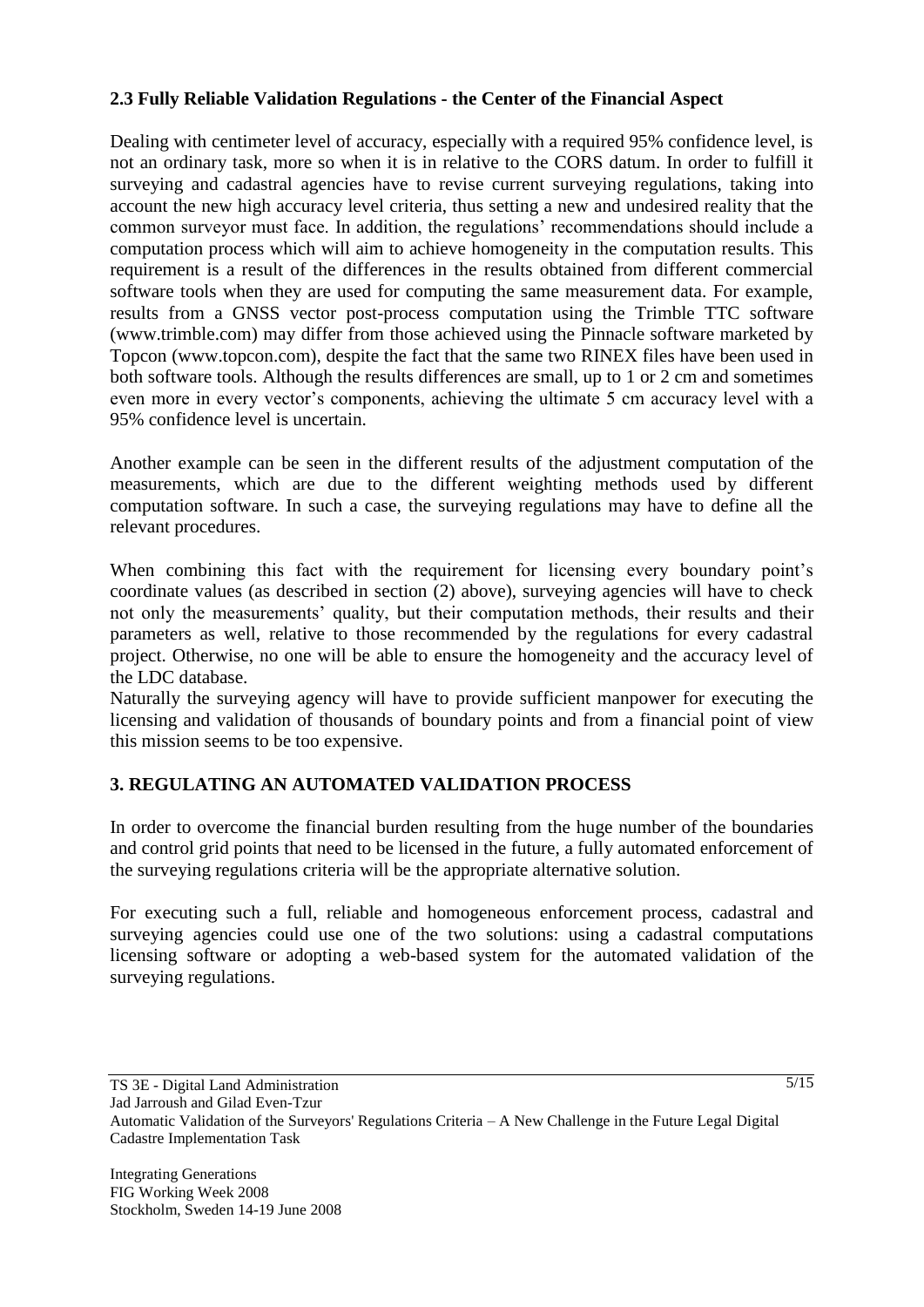In order to evaluate the complexity of the regulations' enforcement process, let us first specify the different processes involved in providing coordinates and their accuracy estimates:

1. Planning the structure of the measurements' network. E.g.: choosing the surveying method, selecting the control points, setting the measurement time etc.

2. Surveying equipment calibrations. It is recommended using the checker point principle for checking the quality of the equipment. The checker point principle dictates the measuring of a known licensed point as means of comparing the measured results with those of the licensed point.

3. Executing the measurements in the field.

4. Downloading the measurements data from the surveying equipment and preparing it for the computation process. For example, downloading GPS receiver measurement files and post-processing the vectors.

5. Finding out measurements blunders (gross errors).

6. Executing computations for calculating the new points' coordinates and their desired error ellipse values.

7. Verifying that the final results and their accuracy meet the regulated criteria.

8. Submitting the results as a formal report to the surveying agency.

# **3.1 Licensing of Computational Software**

This solution requires the creation of a special unit, under the direction of the cadastral agency, for the purpose of checking and validating the commercial computing algorithms and functions of any software in comparison to those recommended by the regulations, in order to ensure homogeneous and unique results.

The main disadvantage of this solution is due to the fact that software that enables full validation of the entire procedure does not exist yet. The current commercial software available in the market supports only the computation process. Thus, the first solution may be more suitable for the validation of the computation process alone, which does not meet the requested ultimate goal of an overall automated validation.

# **3.2 Web-base Automatic Computerized System for Surveyors' Regulations Enforcement**

Theoretically, a surveying agency could initiate a web-based computerized system for the full surveying regulations enforcement. Such an enforcement process should include the entire steps and processes detailed at the beginning of this chapter.

As an input for this system, the surveyor will be required to send a digital measurement field book in an encoded format (or an electronic report), including all the source measurements and other data that will enable the system to execute the required enforcement, as dictated in the regulations.

This solution principle has been first mentioned by Haneen and Sutherland (2002) when they described an e-cadastre automation process of the cadastral survey system. The main aim of the e-cadastre was to initiate the building of the digital cadastral main layer database by means of electronic submission of the points' coordinates. A similar procedure has been used

 $\sqrt{6/15}$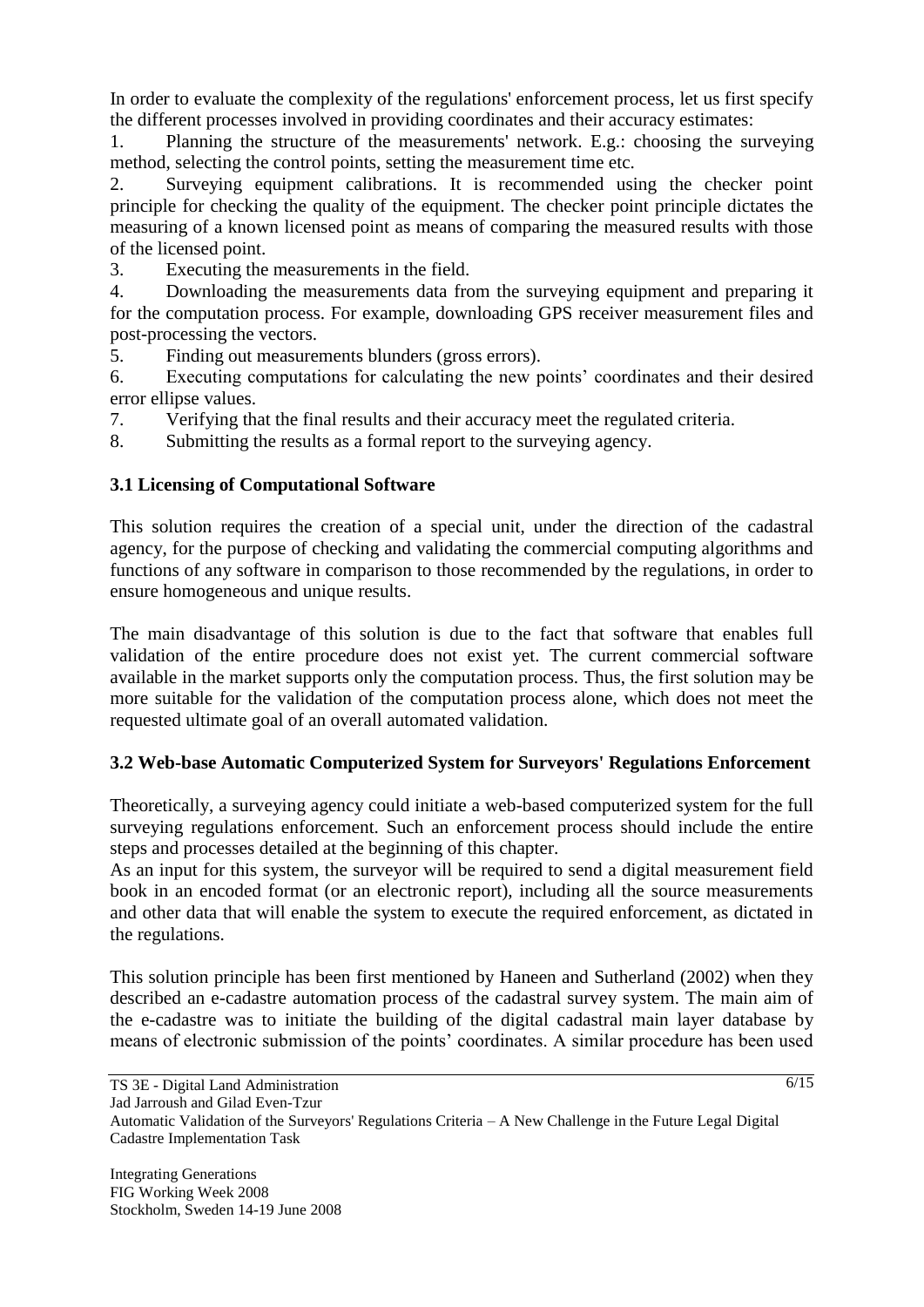in Israel for submitting cadastral data used to shape the main cadastral blocks and parcels layer, by submitting digital data files in a defined format, the SRV format (Steinberg, 2006). The e-cadastre system, as proposed by Haneen and Sutherland (2002) included a recommendation for the new survey to be captured in a digital form, initially using paper forms and in the future via data files, upon which the regulation validation will be executed manually, while some of the computation results are validated automatically.

Our ultimate goal is to design and build the desired web-based system. One that would be fully automated and specializing in a validation of the cadastral measurements and the coordinates' computations in adherence to the surveying regulation. Such a system might include an electronic reporting procedure that will enable a dialogue between the system and the surveyor, in order to send a direct announcement to the surveyor about problems in his measurements when there are deviations from the regulations. On-line trouble shooting reports will assist the surveyors in accelerating their point licensing process by preventing unnecessary time loss due to bureaucracy and procedures.

# **4. TOWARD AN OBJECT - ORIENTED REGULATION STRUCTURE**

The main obstacle that should be overcome by such an automated system is the complex structure of the current surveying regulations. The complexity of the regulations has been highlighted, especially in modern cadastral systems, when they aim to achieve high accuracies (in the centimeters level, with a 95% statistical confidence) relative to the CORS.

The complex structure of the regulations, recommendations and criteria makes their translation into the computerized domain difficult. Thus, remodeling the regulations should be the next stage before implementing an automated web-based validation process.

The most suitable computer architectural model for reducing the complexity of the regulations may be the "Object-Oriented" model (Weisfeld, 2000). According to object-oriented principles, the surveying agency might consider the cadastral measurements project as an object-oriented project, with defined properties, set methods and sub-objects such as points and measurements.

This paper does not intend to deal with this issue at length but would like to highlight this as a possible structure for a future surveying regulations' structure.

# **5. DIGITAL MEASUREMENT FIELD BOOK (DMFB)**

The DMFB will be the main input tool in the proposed electronic regulations' validation process. The measurements' data should be arranged in a specific protected format, in such way that will enable executing an automated legal and effective validation process. The protected format aims to prevent any possibility of faking the measurements entered to the system. A higher protection level will ensure the esteem and legality of the process.

7/15 Actually, a DMFB could be comprised of one digital file or a group of files compressed together. The surveying agency will have to provide the surveyors with an appropriate

TS 3E - Digital Land Administration

Jad Jarroush and Gilad Even-Tzur

Automatic Validation of the Surveyors' Regulations Criteria – A New Challenge in the Future Legal Digital Cadastre Implementation Task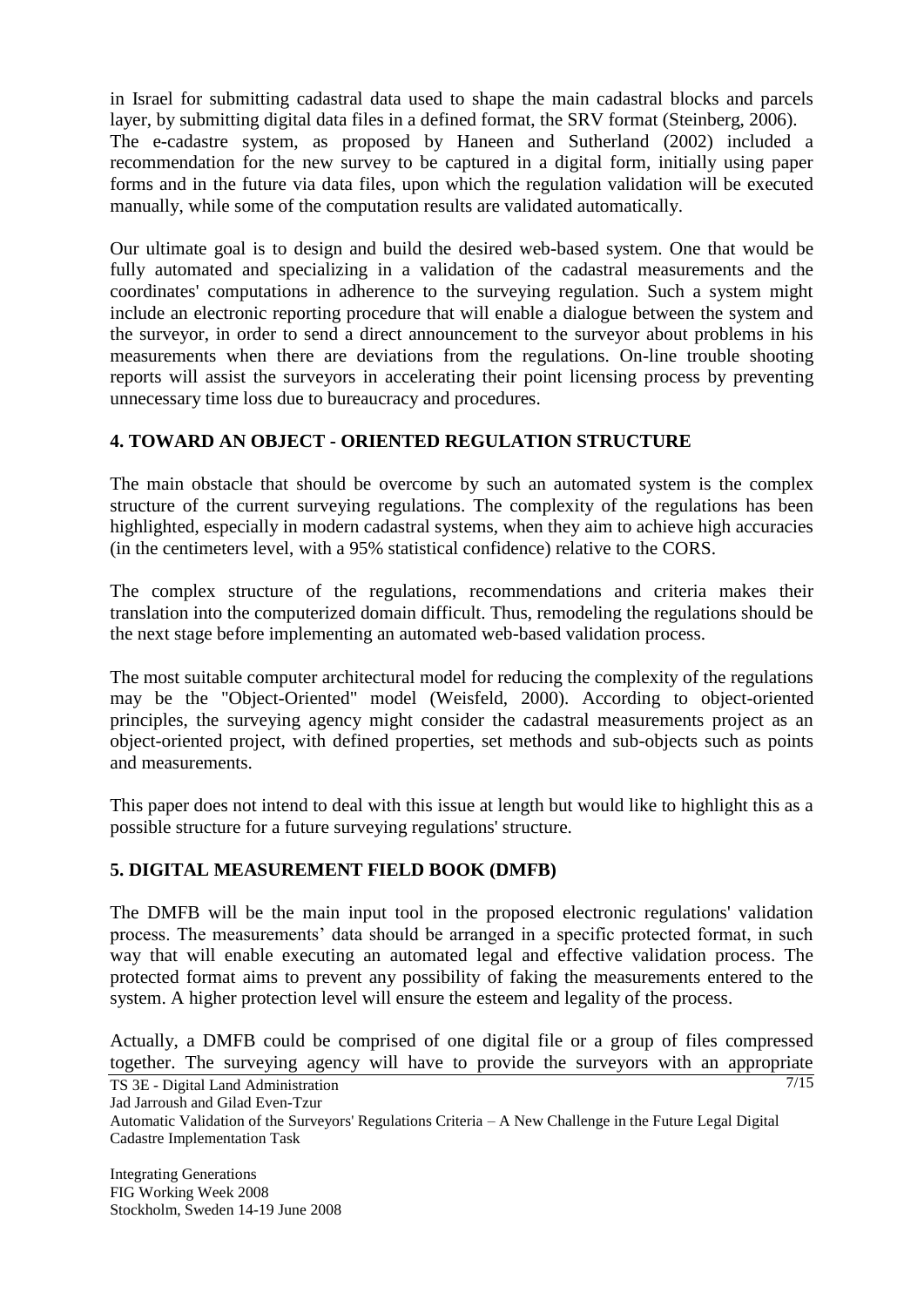computer application (preferably a freeware) to create the protected data format, thus building the DMFB directly from the binary surveying equipment format files. Binary files are uneditable files, thus surveyors could not edit or change them in any way.

In order to further characterize the DMFB issue, authors prefer to separate the discussion about the measurements' data into two parts: post-processing GNSS vector measurements data and other related measurements. Two reasons are behind this division. The first is related to the different complexity between immediate measurements' data executed by total station and RTK GNSS equipment and between GNSS post-processing data. The second reason is that until now; we could not find a universal digital format for describing all the possible measurements' types, such as the RINEX format which describes the GNSS raw measurements' data. Thus, it is obvious that surveying agencies might adopt more than one file format.

# **5.1 Files Including Data other than Post-processing GNSS Vectors Data**

There are several common binary formats characterizing surveying equipment currently available in the market, for immediate processing or on the fly processing results, for example: the TDS software format (http://www.tdsway.com) that could be convert to ASCII raw data or binary data as a JOB file format; the DC file format belonging to Trimble; the GTS5 or GTS7 or JOB files of the Survey-Link software sold by Topcon, etc. Some of them include all measurements' types except GNSS post-processing vectors data results and others include only partial measurements' types, like the GTS5 files that concentrate on total station polar measurements.

Surveying agencies could request surveying equipment manufacturers for suitable computer applications for reading these formats appropriately.

It should be noted that not all the formats are necessarily binary; they could be editable ASCII files as well. However, these files may have a reduced protection level and thus the surveying agency should not adopt them.

# **5.2 Post-processing GNSS Vectors Data Files**

Post processing software produces the GNSS vector by getting two GNSS measurements' files that have a common measurements' time period. The result of the process is a vector composed of  $(\Delta X, \Delta Y, \Delta Z)$  components and their covariance values.

The authors have searched the web for a universal file format designated for saving postprocessing data results. The searching process concentrated on the main website of the USA National Geodetic Survey (NGS) (www.ngs.noaa.gov) as this is the official website for all GNSS data sources.

The only GPS vector data format that has been found is called a G-file. It is the input file of the BlueBook software belonging to the NGS. The BlueBook software was designed for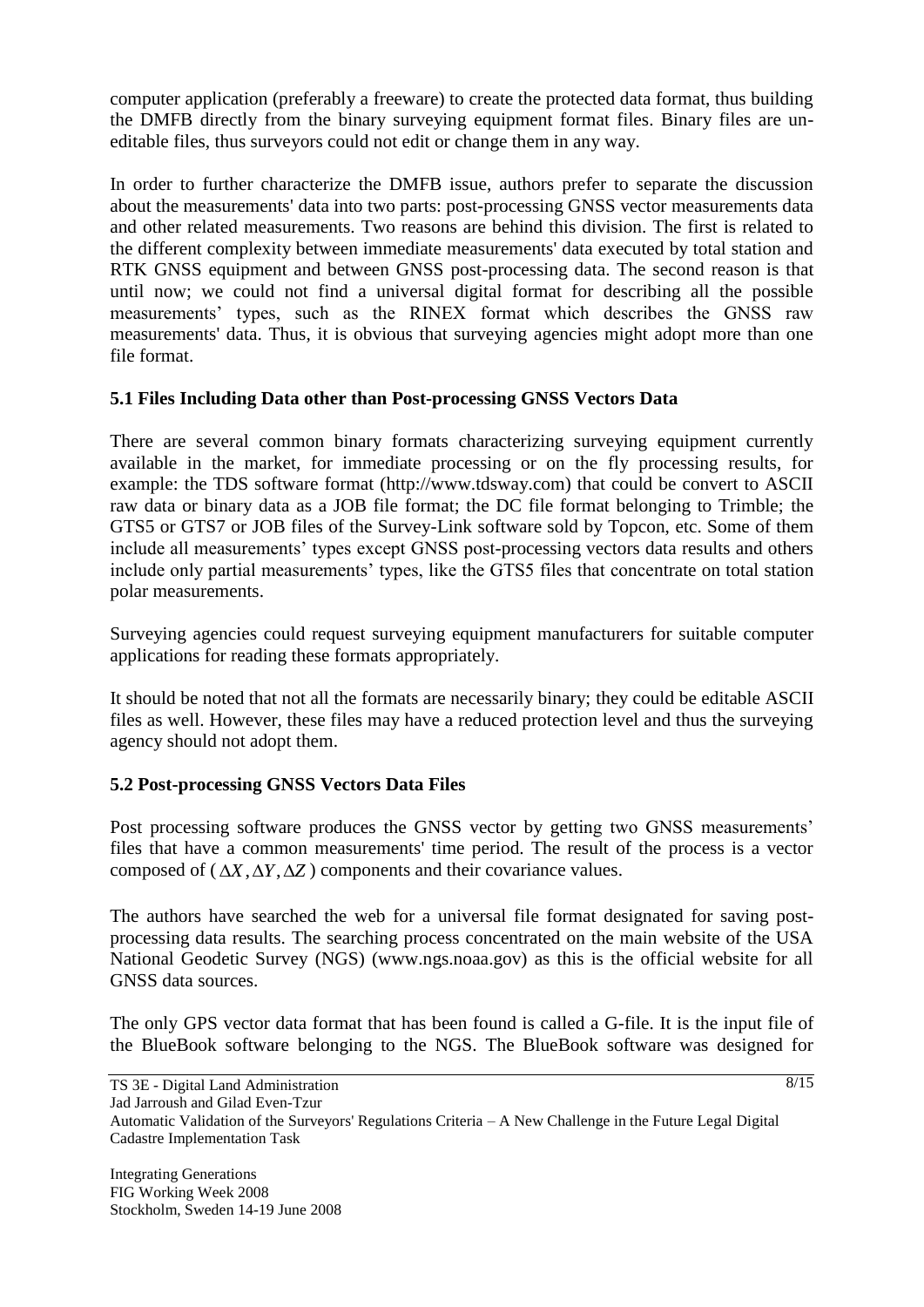adjusting the GNSS vectors measured between the national and the universal permanent GPS stations all over the world (www.ngs.noaa.goc/FGCS/BlueBook/). The G-file format includes data describing the geometric vector components and their covariances, GPS post-processing vector software details, the post-processing date, the GPS satellite ephemeris source (prices or broadcast), the datum parameters for the data, the measurements' data types (L1, L2, P1 code etc.) and finally, the processing method description (Single-differences, double-differences etc.).

Unfortunately, the G-file format does not include sufficient information to evaluate whether the vectors' GNSS measurements meet the regulated methods and their quality assurance criteria. The main reason is that the G-file lacks some obligatory data relating to both end vector station points and their GNSS measurements. For example, the following critical information is invalid in a G-file: the antenna heights of both of the end vector points, the duration time of the common measurements between the two points, and the DOPS values in every point. This data enables surveying agencies to validate some important GNSS regulations' criteria, such as the criteria relating to the independent existence of station points' measurements.

Until the definition of a universal GNSS vector data file format, the authors suggest four possibilities for solving this issue:

Attaching the RINEX files of all the points in the cadastral project along with the Gfiles of every vector. This solution is not recommended because the G-file is an ASCII file (alpha-numeric), a fact that might reduce the protection level of the data.

- Adopting file formats produced by the post-processing software that seem to be suitable for fulfilling the automated validation process. The result of our primary examination indicates that the common format that could be suitable is the OBEN file format of the Ashtech Office Solution (AOS) software. The OBEN format files are also known as O-files. For evaluating the O-file's suitability for fulfilling the validation mission, the authors requested the file format definition from the Thales company which graciously provided it

and we are thankful to them.

On the one hand, an assessment of the O-file format indicates that it may include GNSS postprocessing data sufficient for evaluating all the regulations' criteria and methods. Unfortunately, among all the commercial software packages that have examined (including: TTC and TGO by Trimble, Pinnacle and TopconTools by Topcon, GNSS software by Thales and LGO by Leica) some of them do not support exporting the O-file format. Those that do support exporting O-file formats fail to produce the correct and complete data required. Problematic data is received especially for the end vectors' station points' measurement descriptions data, such as the measurements' source times, antenna heights, DOPS value for every epoch, as well as other data contained in the O-file.

As a result of the incomplete data contained in the O-file format (as described above), adopting the O-file format alone will not provide a sufficient solution. Thus, using the Rinex files, as reference for assessing the data or for completing the missing data in the O-files, along with the O-file, should be an appropriate option.

 $\sqrt{9/15}$ 

TS 3E - Digital Land Administration

Jad Jarroush and Gilad Even-Tzur

Automatic Validation of the Surveyors' Regulations Criteria – A New Challenge in the Future Legal Digital Cadastre Implementation Task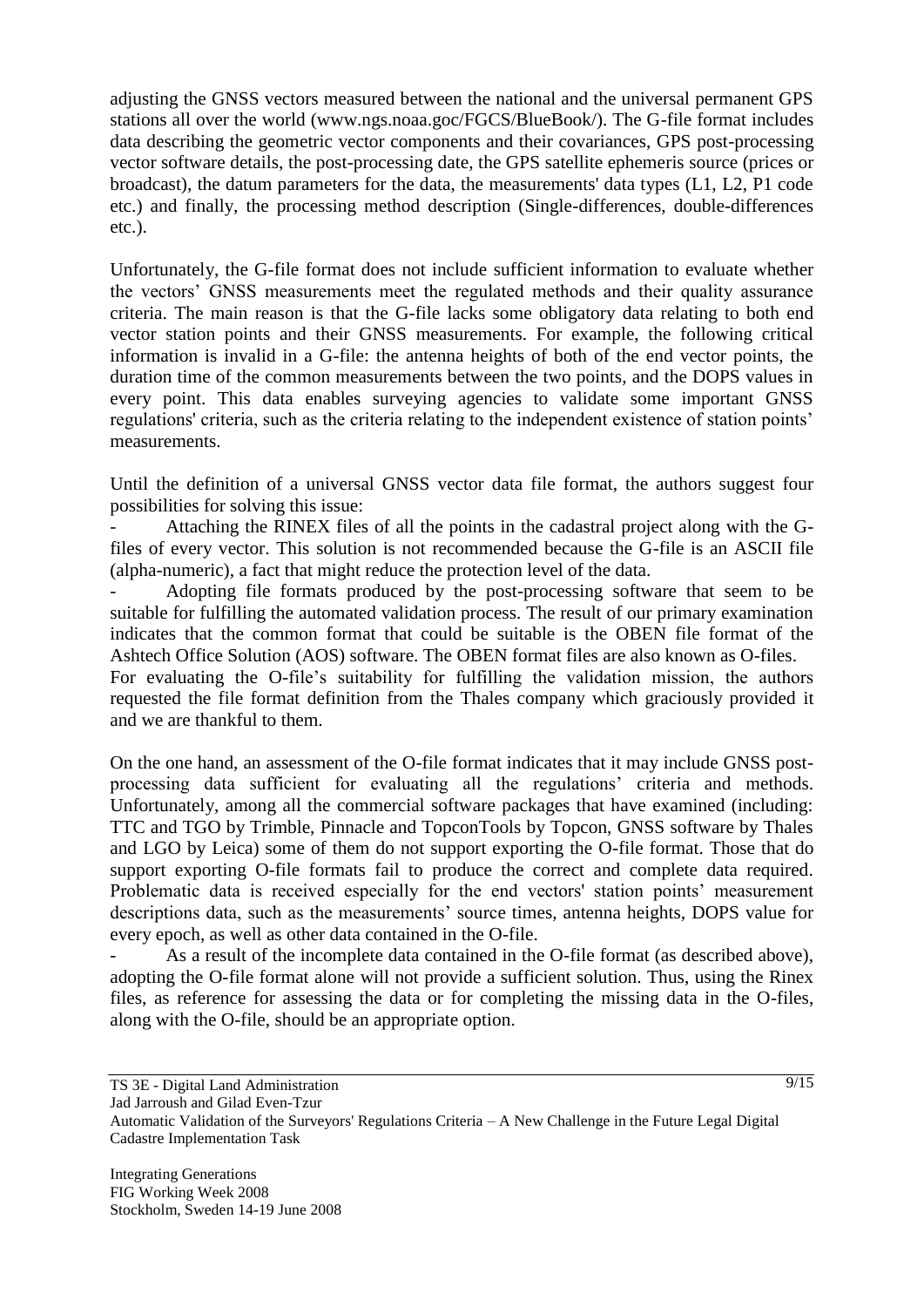The ideal solution is to define a universal GNSS post-processing vector data format, similar to the Rinex format concept. One that all the post-processing software will be required to support for both import and export.

# **6. A PROPOSED DMFB APLLICATION DESIGN**

Basing the DMFB on surveying equipment format files (authentic data files) entails two problems. The first one is the names of the measured points as they are saved in the authentic data files since, usually, final cadastral points' names differ from their measured names in the field. The second problem is the recognition process of the existing points' purpose, such as: controls, checker points used for evaluation of the results (Jarroush and Adler, 2006) and the new points that need to be licensed by the surveying and cadastral agencies.

For solving these two issues, the following steps are needed:

One ASCII file should be added for each binary surveying' equipment format file and used for matching the final point names in the cadastral project and defining their purpose. Point purpose could be defined by means of an accepted universal pre-defined code.

Two ASCII files should be added to the DMFB compressed file: one for defining the control points' coordinates and the other for matching their measured names in the commercial software binary files.

Additionally, another ASCII file is needed for general titles pertaining to the cadastral project definitions. The flowchart described in figure 1 illustrates the DMFB structure.



**Figure 1**: The digital field book structure - DMFB

A proposed format for the general ASCII format could be: {

TS 3E - Digital Land Administration Jad Jarroush and Gilad Even-Tzur Automatic Validation of the Surveyors' Regulations Criteria – A New Challenge in the Future Legal Digital Cadastre Implementation Task

Integrating Generations FIG Working Week 2008 Stockholm, Sweden 14-19 June 2008  $\sqrt{10/15}$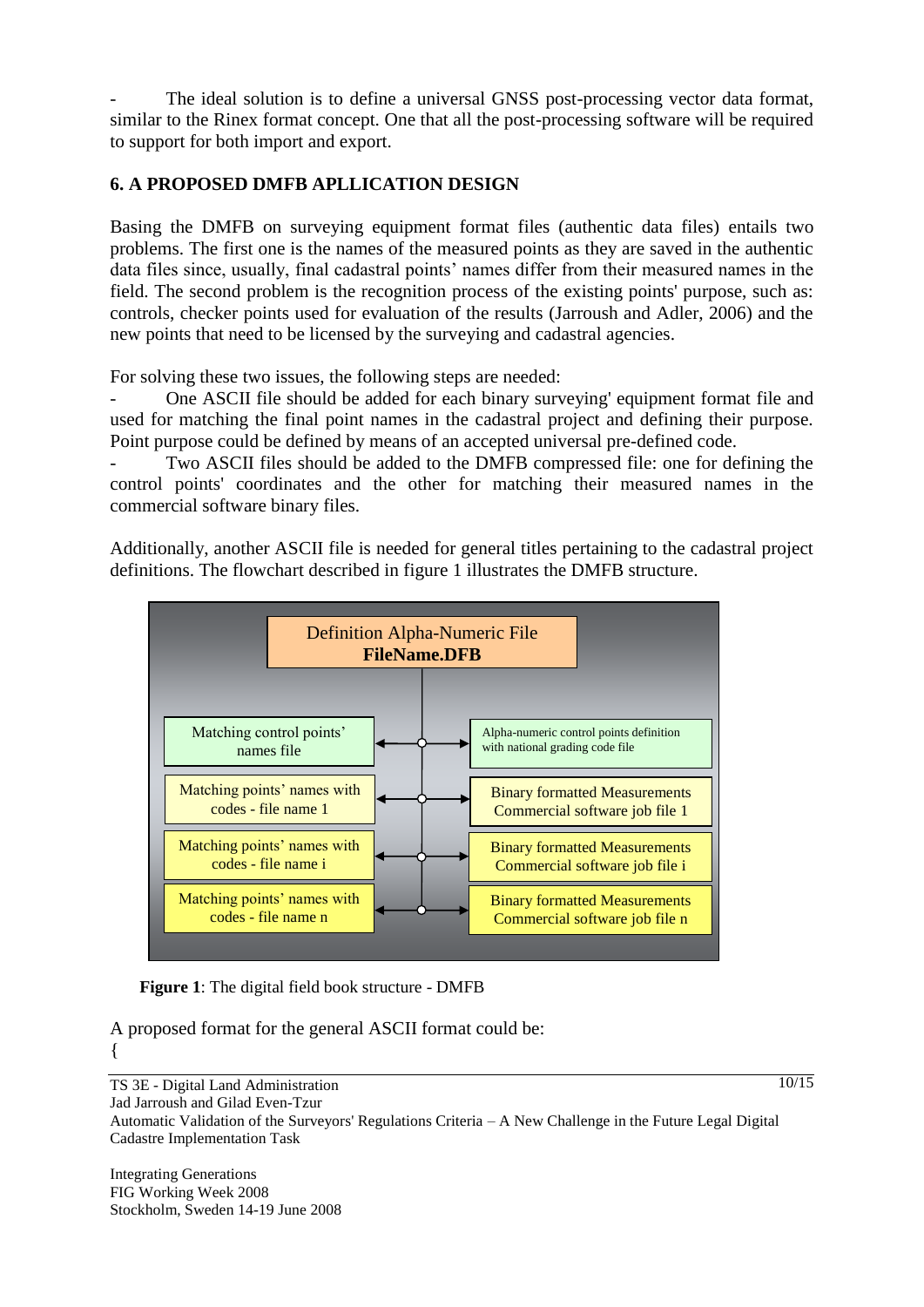Project name: <20 character string > Contract number: < long> Contract start date: <date> Surveyor code: <3 character string> Surveyor license number: <long> Surveyor name: <20 character string > Company name: <20 character string > **START** Number measurements files: <integer> \*\*\*\*\*\*\*\*\*\*\*\*\*\*\*\*\*\*\*\*\*\*\*\*\*\*\*\*\*\*\*\*\*\*\*\*\*\*\*\*\*\*\*\*\*\*\*\*\*\*\*\*\*\*\*\*\*\*\*\*\*\*\*\*\*\*\*\*\*\* Control points file name: <32 character string>.CPN Matching control points' names file name: <32 character string>.MCP \*\*\*\*\*\*\*\*\*\*\*\*\*\*\*\*\*\*\*\* Measurements File name 1\*\*\*\*\*\*\*\*\*\*\*\*\*\*\*\*\*\*\*\*\*\*\*\*\*\*\*\*\*\* Measurements file type: <32 character string > Measurements file name: <32 character string>.<4 character string> Measurements boundaries' points' names file name: <32 character string>.MBP \*\*\*\*\*\*\*\*\*\*\*\*\*\*\*\*\*\*\*\* Measurements File name 2\*\*\*\*\*\*\*\*\*\*\*\*\*\*\*\*\*\*\*\*\*\*\*\*\*\*\*\*\*\*\* Measurements file type: <32 character string > Measurements file name: <32 character string>.<4 character string> Measurements boundaries' points' names file name: <32 character string>.MBP \*\*\*\*\*\*\*\*\*\*\*\*\*\*\*\*\*\*\* Measurements File name ...\*\*\*\*\*\*\*\*\*\*\*\*\*\*\*\*\*\*\*\*\*\*\*\*\*\*\*\*\* \*\*\*\*\*\*\*\*\*\*\*\*\*\*\*\*\*\*\*\* Measurements File name n\*\*\*\*\*\*\*\*\*\*\*\*\*\*\*\*\*\*\*\*\*\*\*\*\*\*\*\*\*\*\*\*\*\* Measurements file type: <32 character string > Measurements file name: <32 character string>.<4 character string> Measurements boundaries' points' names file name: <32 character string>.MBP \*\*\*\*\*\*\*\*\*\*\*\*\*\*\*\*\*\*\*\*\*\*\*\*\*\*\*\*\*\*\*\*\*\*\*\*\*\*\*\*\*\*\*\*\*\*\*\*\*\*\*\*\*\*\*\*\*\*\*\*\*\*\*\*\*\*\*\*\*\*

#### **END**

The suggested final DMFB compressed file suffix is DFB.

For illustrating the implementation of the DMFB, a MATLAB based application has been developed (see figure 2). Such an application can be given as freeware to all the surveyors in the country for building their cadastral project DMFB compressed file, which would be then sent via the Internet to the electronic automated system installed and maintained by the surveying agency. The application described in figure 2 asks the surveyor to enter the project and its details, a control points' definitions file as well as the measurements files that he measured in the field. It should be noted that the application enables surveyors to add several measurements data files in different formats but forces them to add an ASCII (alpha-numeric) file for every measurements' file that will be used for matching the measured points' names with the final names. The output of the described application is one compressed file that includes all the files described above.

Using the proposed DMFB structure, the automated system could build the measurement network mathematically which could be the base for evaluating the measurements and the structure of the measurement project relative to the surveying regulations and criteria.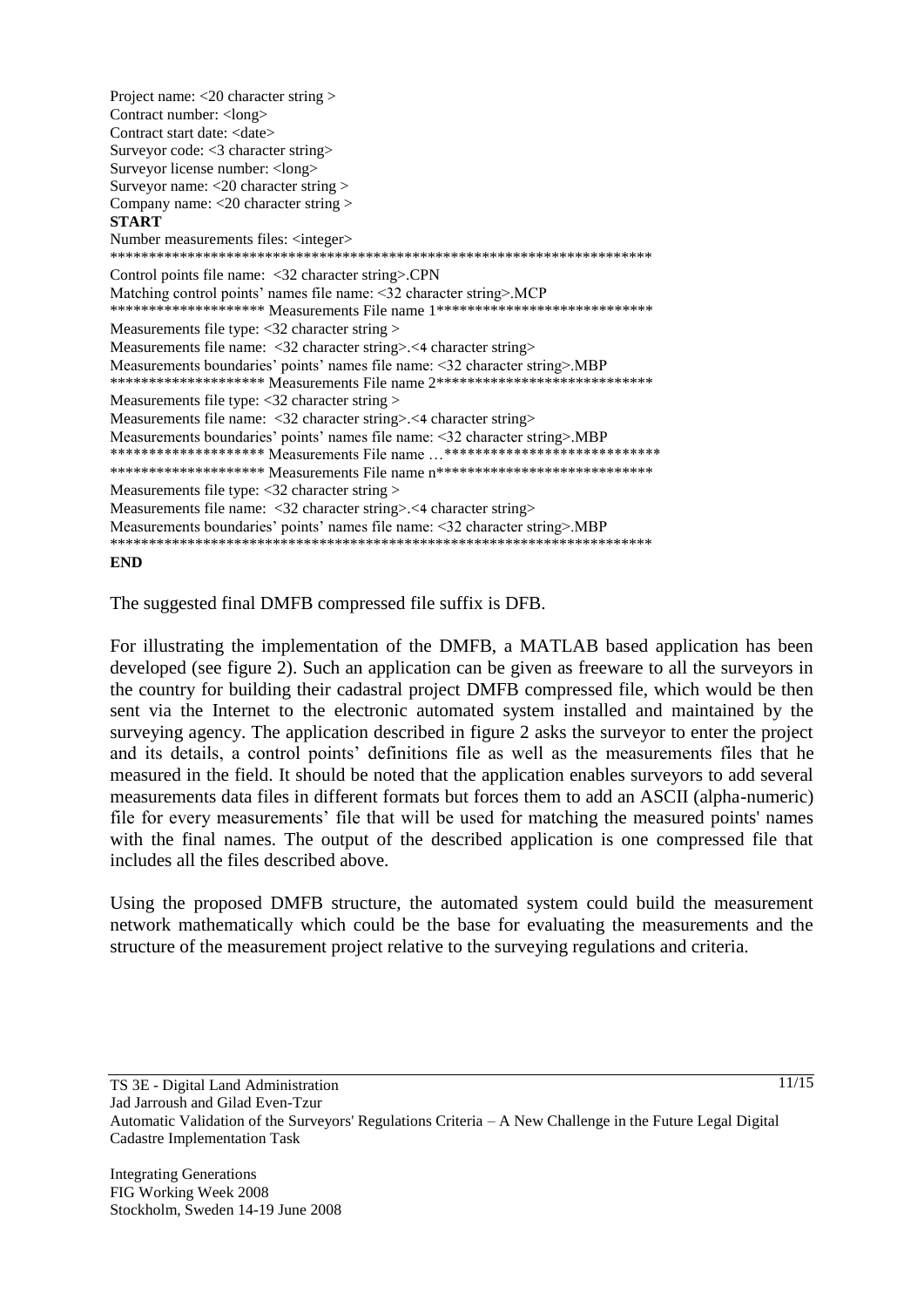| DigitalFieldBook                                                                                                         |                                            |
|--------------------------------------------------------------------------------------------------------------------------|--------------------------------------------|
| File                                                                                                                     |                                            |
| Digital Measurements Field Book                                                                                          |                                            |
| Project details                                                                                                          | Surveyor details:                          |
| Project name:<br>Test1                                                                                                   | License number:<br>1234                    |
| Contract number:<br>123/2007                                                                                             | Surveyor name:<br>Plone Plone              |
| <b>Block numbers:</b><br>16533                                                                                           | Company name:<br>Company Plone             |
| Contract start date: 15/01/2007<br>Last Details                                                                          | Surveyor Code:<br>ABC<br>Default           |
| -Control points definition file details -                                                                                |                                            |
| Control points file:<br>Controls_Test1.cpn<br>Matching points file:   Match_Controls_Test1.mcp<br>$\dddotsc$<br>$\cdots$ |                                            |
| -Measurments file details                                                                                                |                                            |
| Measurements File Type:<br>Topcon GTS7<br>TDS Job                                                                        | Measurements file:<br>Meas1_Test1.gts7<br> |
| Trimble DC Job<br>Matching points file:<br>Mal Topcon GTS7<br>Topcon TopSurv JOB<br>OBN single GPS vector File           | Add Measurement File                       |
| OBN multi GPS vector File<br><b>GPS Rinex Observations</b><br>Measurements' file Type:                                   | Matching names file:<br>le name            |
| Topcon GTS7<br>Meas1 Test1.gts7<br>Match MeasTest1.mbp                                                                   |                                            |
| Cancel                                                                                                                   | <b>Execute DMFB</b>                        |

**Figure 2**: The user interface of the main application which produces the digital field book file

# **7. SUMMARY AND DISCUSSIONS**

The first part of this paper raised essential issues on a conceptual level for implementing the LDC. Obviously, many conceptual, technical and geodetic steps could be suggested and discussed for contributing to solve these interesting issues. Parts of these suggestions are detailed in the second part of the paper. The final part of this paper intended to focus on one technical solution that should be adopted in order to overcome some financial and geodetic problems that may slow down LDC implementation process by highlighting and expanding on the requirement for licensing the digital identity of every new cadastral point as one of essential technical steps toward the implementation of the future ideal LDC. It was shown that for fulfilling such an unusual mission there is a conceptual need for developing a web-based system for an automated validation of the cadastral measurements and their adherence to the surveying regulations and criteria.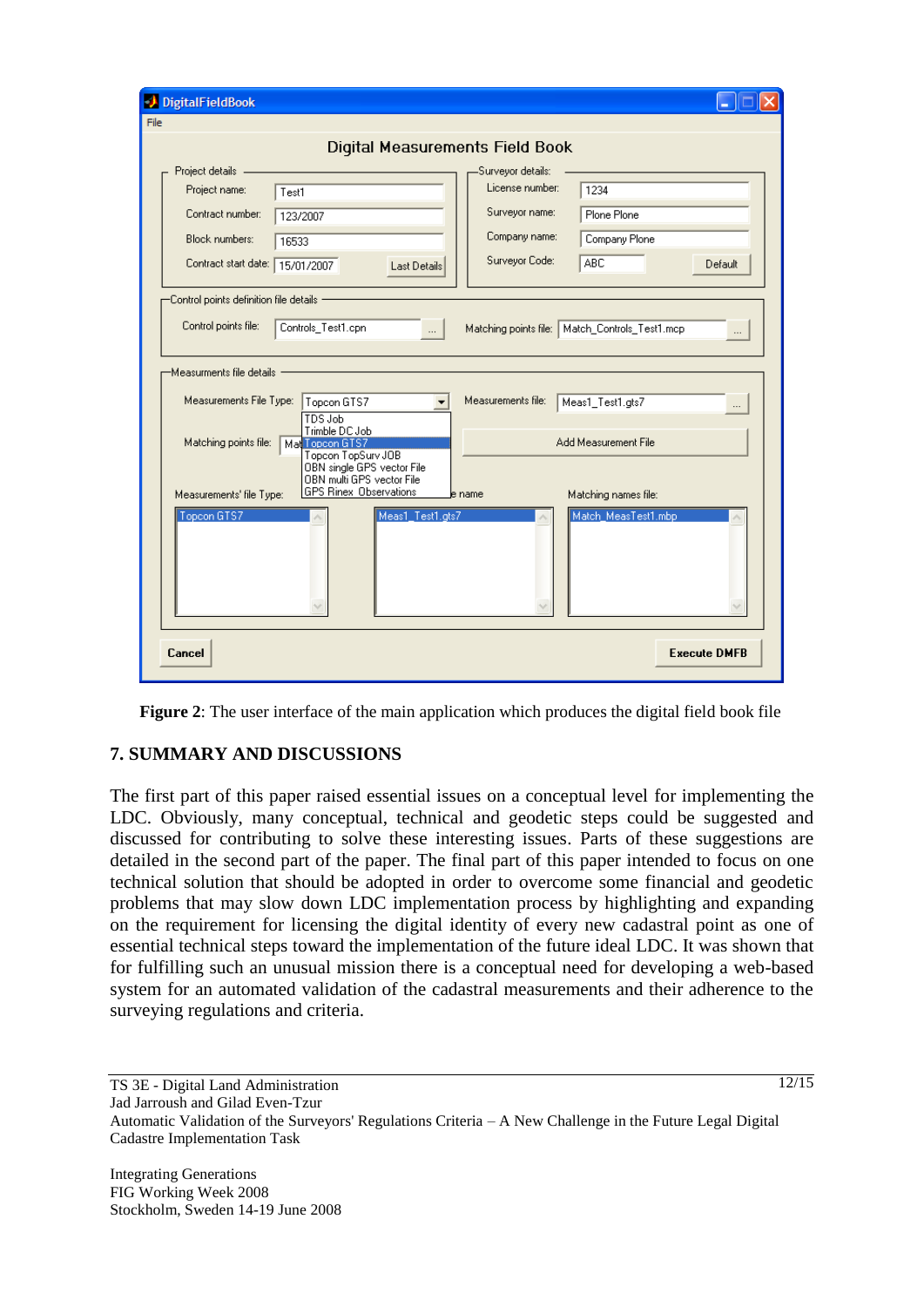Every national surveying agency can define the exact tasks and functions of such an automated system. For example, it should be decided whether the system will compute the final license component of every new cadastral point or just validate it.

The advantages of fully automated validation system are vast, to repeat but a few:

It may serve as an important step towards the legalization of the future cadastral database.

Establishing a high, computed and homogenous component accuracy for every point in the future cadastral database (which could to be dynamic, according to Jarroush and Even-Tzur, 2007).

Accelerating the cadastral point identity licensing process, and in return accelerating the title registration process as a whole.

Providing statistical analysis tools for the submitted data reports. Such an analysis could enable a review of the accuracy strictness degree recommended by the surveying regulations. This, for example, could highlight specific problematic criteria or problematic methods or tools at use.

Raising the professional level of the licensed surveyor in the country. This will be a result of the surveying agency's ability to classify the surveyors' professionalism based on the automated validation system (for example, according to the number of failed cadastral measurements projects vs. their approved reports, the system could supply each surveyor with a grade or classification, which could be used for evaluating them professionally.)

Reducing the need for executing field measurements aimed at examining the project measurements' compliance with the regulations.

The only disadvantages of such a web-base system revolve around the claim that it could reduce the position of the surveyor. It is our claim that such a system will do the contrary, as it will encourage negligent surveyors to be more precise in executing high quality cadastral project measurements, a fact that could lead to an increase in their status and enable raising their fees. As a result, the surveyors' position in the professional community will be improved.

It should not be forgotten that a web-based automated validation system is one of two possible solutions that are proposed for overcoming the financial, technical (geodetic) and other issues involved in the implementation of the cadastral point identity licensing mission in the future LDC era. The second solution relies on licensing software designated for this purpose.

The DMFB structure and execution application shown in the paper are just a proposal. Every surveying agency can adopt these concepts and a matching specialized design that would match its cadastral requirements.

Finally, although the use of the DBMF principle, toward an automatic validation system of the surveyors' regulations criteria, does not pretend to be the core of the main implementation issue, it stills considered an innovative approach to it.

 $13/15$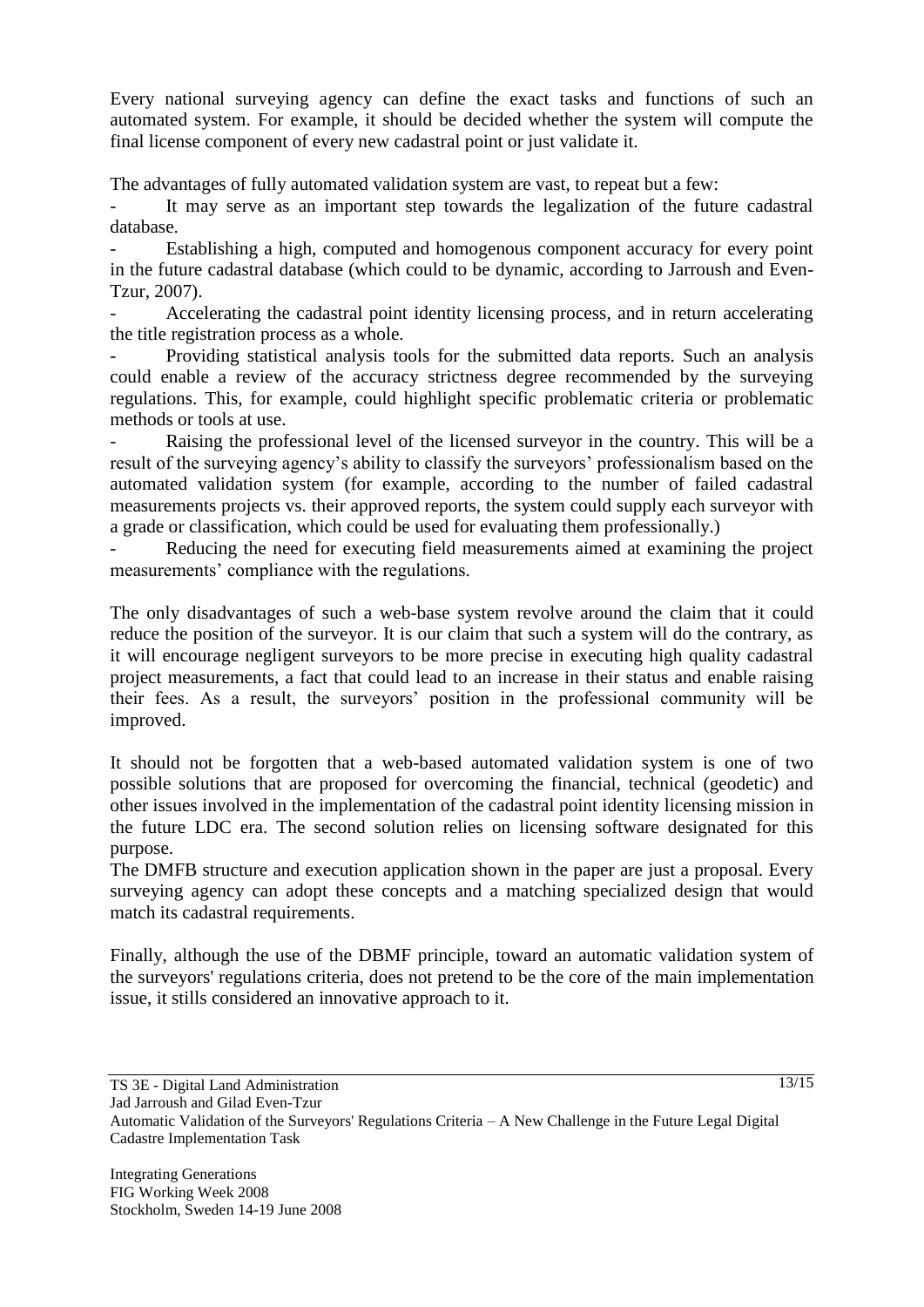#### **REFERENCES**

Blick, G., Grant, D., 1997, "Possibility of a Dynamic Cadastre for a Dynamic Nation", Proceeding of the International Association of Geodesy Symposia, IAG scientific Assembly Rio de Janeiro. Advances in positioning and reference frame: international symposium no. 118. Published by Springer. Pp. 107-113.

Buckner, B., 1997, "The nature of measurements, Part V.: On property corners and measurement science", Professional Surveyor, 17(6)

(http://www.profsurv.com/archive.php?issue=14&article=139).

Cooper, M., 1987, "Control surveys in civil engineering", New York: Nichols.

Craig, Belle, A., Wahl, Jerry, L., 2003, "Cadastral Survey Accuracy Standards", Journal of Survey and Land Information Science, 63(2):87-106.

Dale P.F., 1976, "Cadastre Surveys within the commonwealth", HMSO, London.

Fradkin K., Doytsher Y., 1997. "A Method for Establishing an Accurate Urban Digital cadastre in Israel", 1997 GIS/LIS Annual Conference, Cincinnati, Ohio, USA.

Haanen, A., Suthrland, N., 2002, "e-Cadastre – Automation of the New Zealand Survey System", Joint AURISA and Institution of Surveyors Conference, Adelaide, South Australia 25- 30 November 2002.

Jarroush J., Even-Tzur, G., 2006, "Re-instating parcel boundaries by real time kinematic GPS", Journal of Survey Review, 38(302).

Jarroush J., Even-Tzur, G., 2007, "The Need for a Dynamic Cadastre System in the Modern Digital Legal Cadastre", Geomatica, 61(1).

Jarroush, J., Adler, R., Zeibak, M., "Cadastre Surveys with Real Time Kinematic GPS (RTK) as a Basis for Future Survey Regulations", FIG Working Week 2006, October 2006 Munich, Germany.

Larsson, G., 1996. "Land Registration and Cadastral Systems". Essex, UK, Addison Wesley Longman.

Papo, H., 1973, "Considered parameters in a least squares adjustment process", Journal of Geodesy, 47(1).

Rizos, C., Higgins, B., Hewitson, S., 2005 "New Global Navigation Satellite System Developments and Their Impact on Survey Service Providers and Surveyors", International Federation of Surveyors, Article of the Month, October 2005.

Steinberg G., 2001, "Implementation of Legal Digital Cadastre in Israel", FIG Working Week 2001, May 2001 Seoul Korea.

Steinberg G., 2006, "New Survey Regulations for Israel", Proceeding of XXIII FIG Congress, Munich, Germany, October 8-13, 2006.

Weisfeld, M, 2000, "Object-Oriented Thought Process", Copyrite by Sams Publishing, (226 pages).

 $\sqrt{14/15}$ 

Jad Jarroush and Gilad Even-Tzur Automatic Validation of the Surveyors' Regulations Criteria – A New Challenge in the Future Legal Digital Cadastre Implementation Task